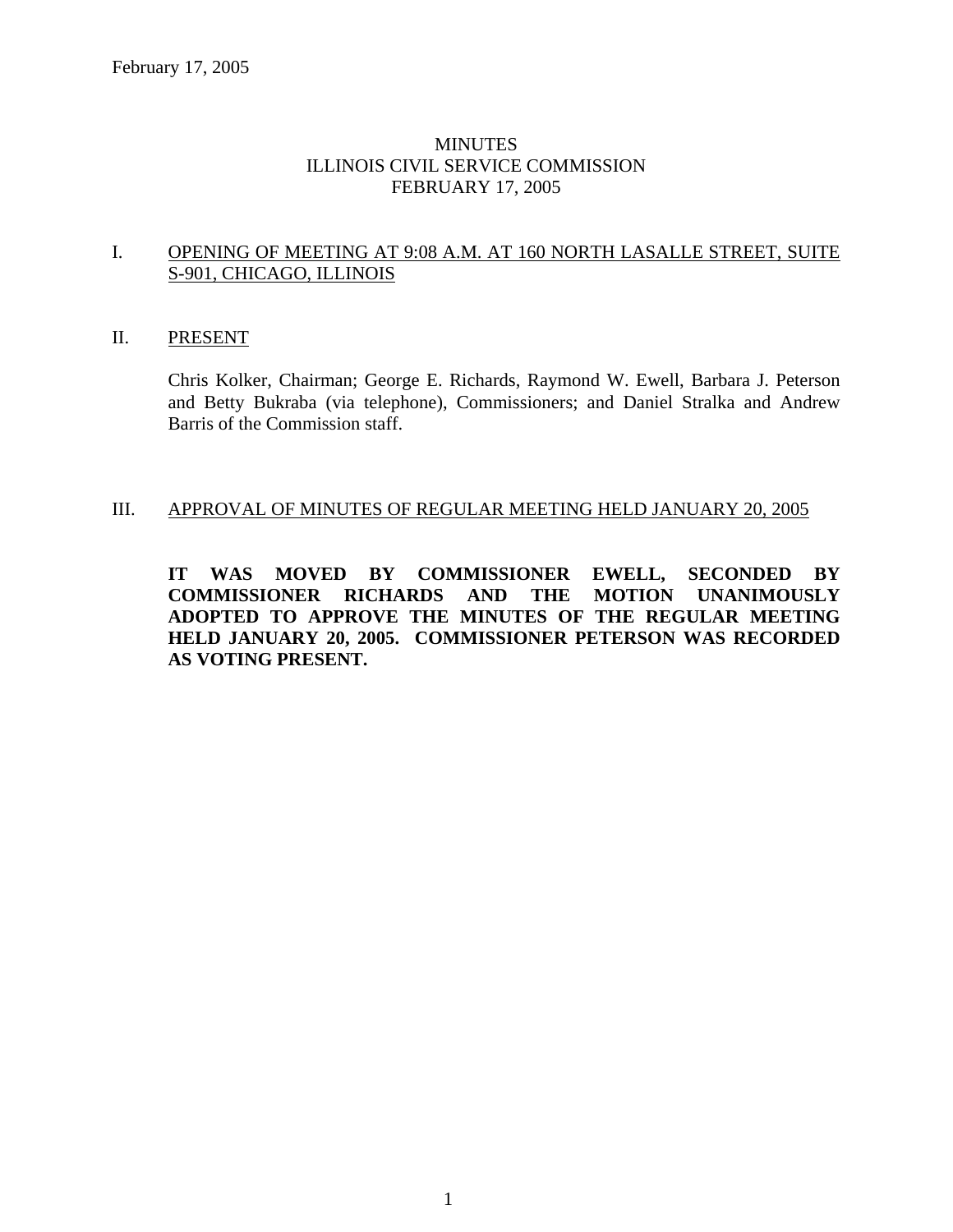#### IV. EXEMPTIONS UNDER SECTION 4d(3) OF THE PERSONNEL CODE

#### **Report on Exempt Positions** A.

|               | Total            | Number of Exempt |
|---------------|------------------|------------------|
| <u>Agency</u> | <b>Employees</b> | Positions        |
|               |                  |                  |
|               |                  |                  |
|               |                  |                  |
|               |                  |                  |
|               |                  |                  |
|               |                  |                  |
|               |                  |                  |
|               |                  |                  |
|               |                  |                  |
|               |                  |                  |
|               |                  |                  |
|               |                  |                  |
|               |                  |                  |
|               |                  |                  |
|               |                  |                  |
|               |                  |                  |
|               |                  |                  |
|               |                  |                  |
|               |                  |                  |
|               |                  |                  |
|               |                  |                  |
|               |                  |                  |
|               |                  |                  |
|               |                  |                  |
|               |                  |                  |
|               |                  |                  |
|               |                  |                  |
|               |                  |                  |
|               |                  |                  |
|               |                  |                  |
|               |                  |                  |
|               |                  |                  |
|               |                  |                  |
|               |                  |                  |
|               |                  |                  |
|               |                  |                  |
|               |                  |                  |
|               |                  |                  |
|               |                  |                  |
|               |                  |                  |
|               |                  |                  |
|               |                  |                  |
|               |                  |                  |
|               |                  |                  |
|               |                  |                  |
|               |                  |                  |
|               |                  |                  |
|               |                  |                  |
|               |                  |                  |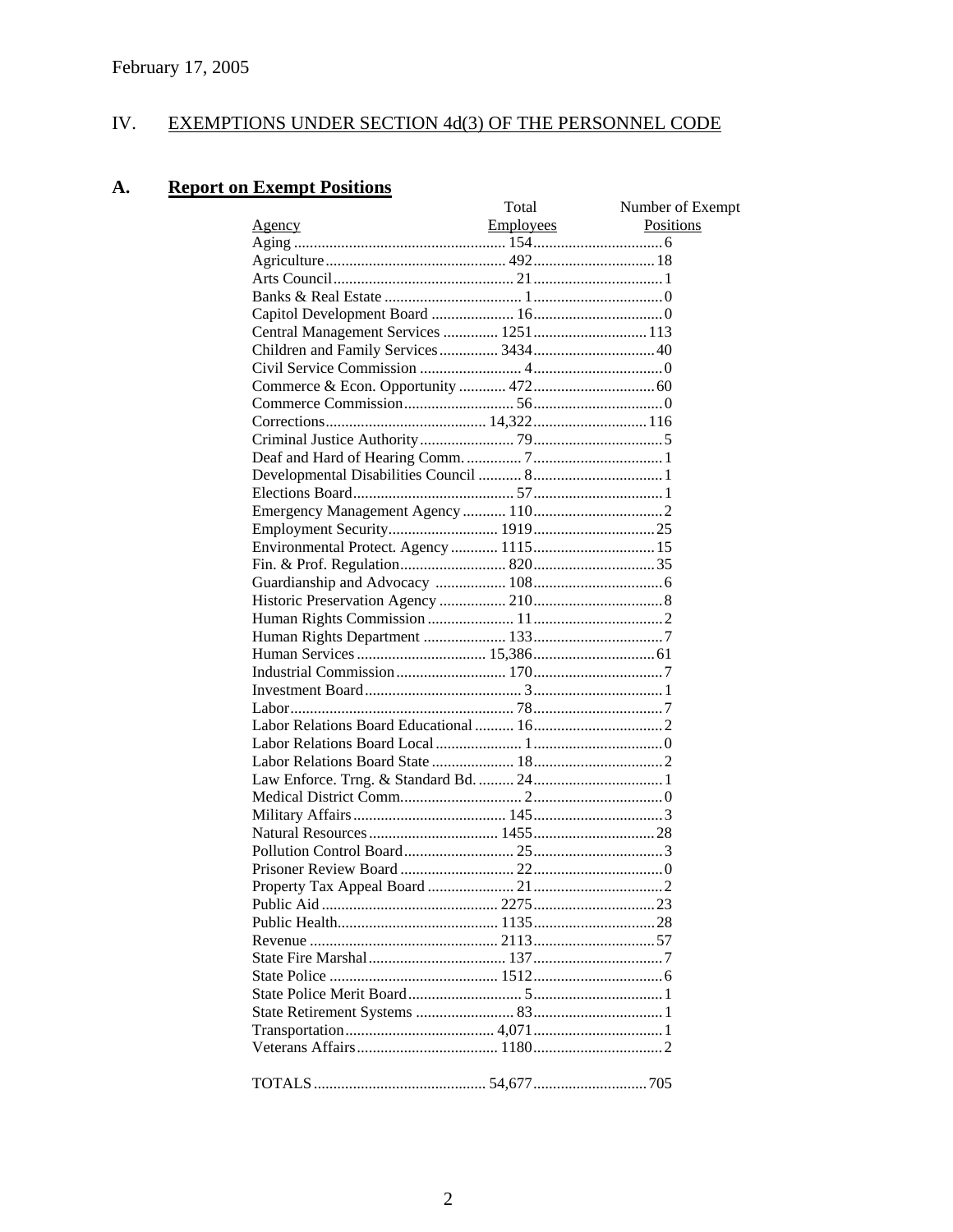#### **B. Governing Rule - Jurisdiction B Exemptions**

- a) Before a position shall qualify for exemption from Jurisdiction B under Section 4d(3) of the Personnel Code, the position shall be directly responsible to:
	- 1. The Governor, or
	- 2. A departmental director or assistant director appointed by the Governor, or
	- 3. A board or commission appointed by the Governor, or
	- 4. The head of an agency created by Executive Order, or the director or assistant director of an agency carrying out statutory powers, whose offices are created by the Governor subject to legislative veto under Article V, Section 11, of the Constitution of 1970, which agency head, director, or assistant director may themselves be subject to exemption under Section 4d(3), or
	- 5. In an agency having a statutory assistant director, a deputy director exercising full line authority under the director for all operating entities of the agency, provided the statutory role of assistant director is vacant or is assigned clearly distinct and separate duties from the deputy director and as a colleague to him, or
	- 6. A line position organizationally located between the director and/or assistant director and a subordinate statutorily exempt position(s), provided the position proposed for exemption has line authority over the statutory exempt position(s), or
	- 7. The elected head of an independent agency in the executive, legislative, or judicial branch of government.
- b) If a position meets the above criterion, it must, in addition, be responsible for one or more of the following before it shall be approved as exempt:
	- 1. Directs programs defined by statute and/or departmental, board, or commission policy or possess significant authority when acting in the capacity of a director of programs to bind the agency.
	- 2. Makes decisions in exercising principal responsibility for the determination or execution of policy which fix objectives or state the principles to control action toward operating objectives of one or more divisions, such decisions being subject to review or reversal only by the director, assistant director, board or commission.
	- 3. Participates in the planning and programming of departmental, board, or commission activities, integrating the plans and projections of related divisions, and the scheduling of projected work programs of those agencies.
	- 4. Makes decisions in exercising principal responsibility for the determination or execution of policy which fix objectives or state the principles to control action toward operating objectives of one or more divisions, such decisions being subject to review or reversal only by the director, assistant director, board or commission.
	- 5. Participates in the planning and programming of departmental, board, or commission activities, integrating the plans and projections of related divisions, and the scheduling of projected work programs of those agencies.

**\* \* \* \***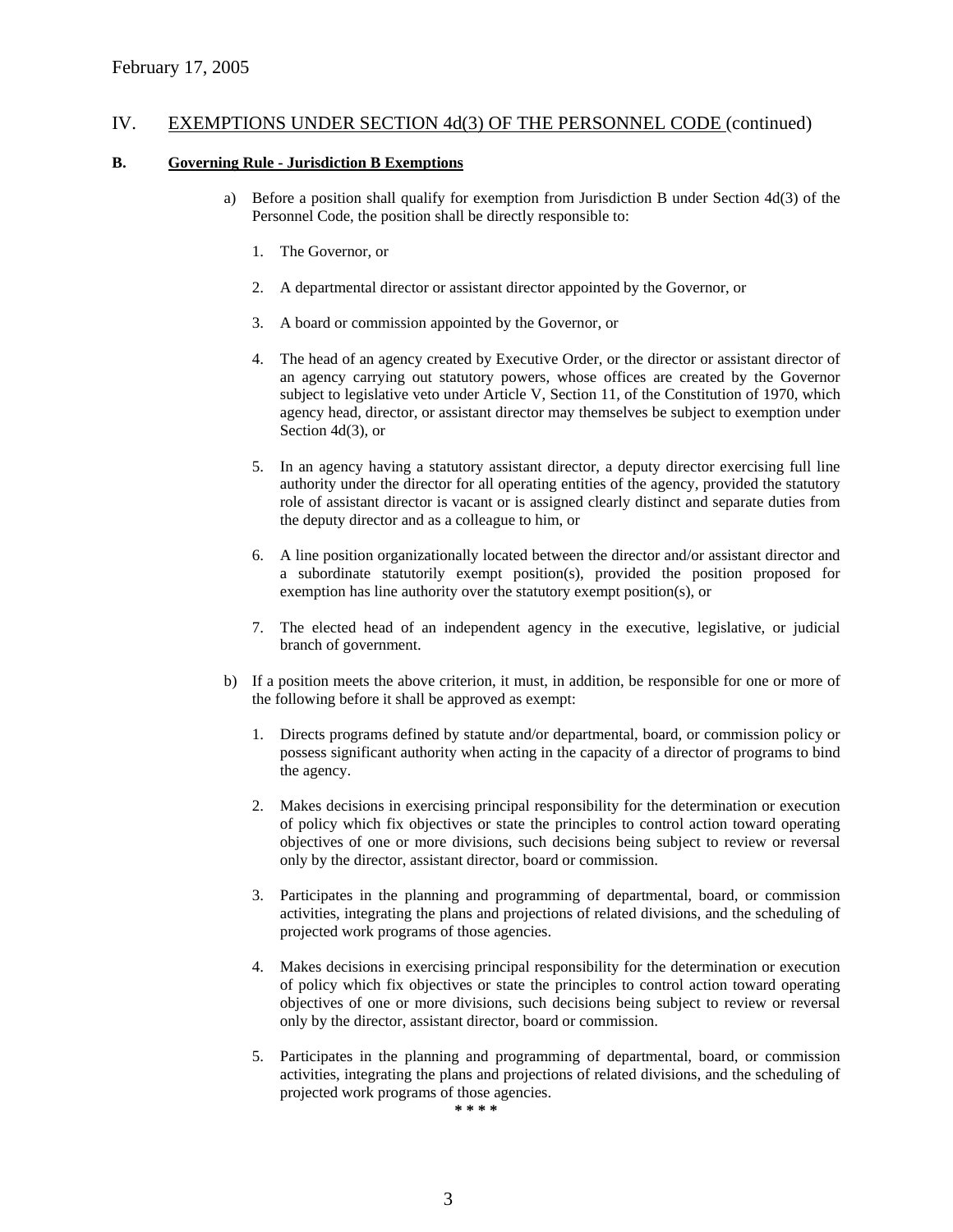Regarding Agenda Items C-E, Assistant Executive Director Andrew Barris stated that in addition to staff concerns regarding the reporting structure of the positions, several questions remained regarding the policy making authority of the positions and the potential for overlap in responsibilities. The Commission staff did not receive the revised position descriptions until 12:00 p.m. on February 16, 2005, and staff members were unable to confer with CMS representatives regarding the changes to the job descriptions. For these reasons, the agency requested they be continued until the March 17, 2005 meeting.

Regarding Agenda Items G and H, the Commission staff had questions regarding the policy-making responsibilities of the two positions. After speaking to Kevin Tirey at the Illinois Environmental Protection Agency, it was explained that Item G has principal policy-making responsibilities for prioritizing the work of all EPA laboratories throughout the State of Illinois. For this reason, the staff recommended exemption. The request for exemption for Item H was withdrawn.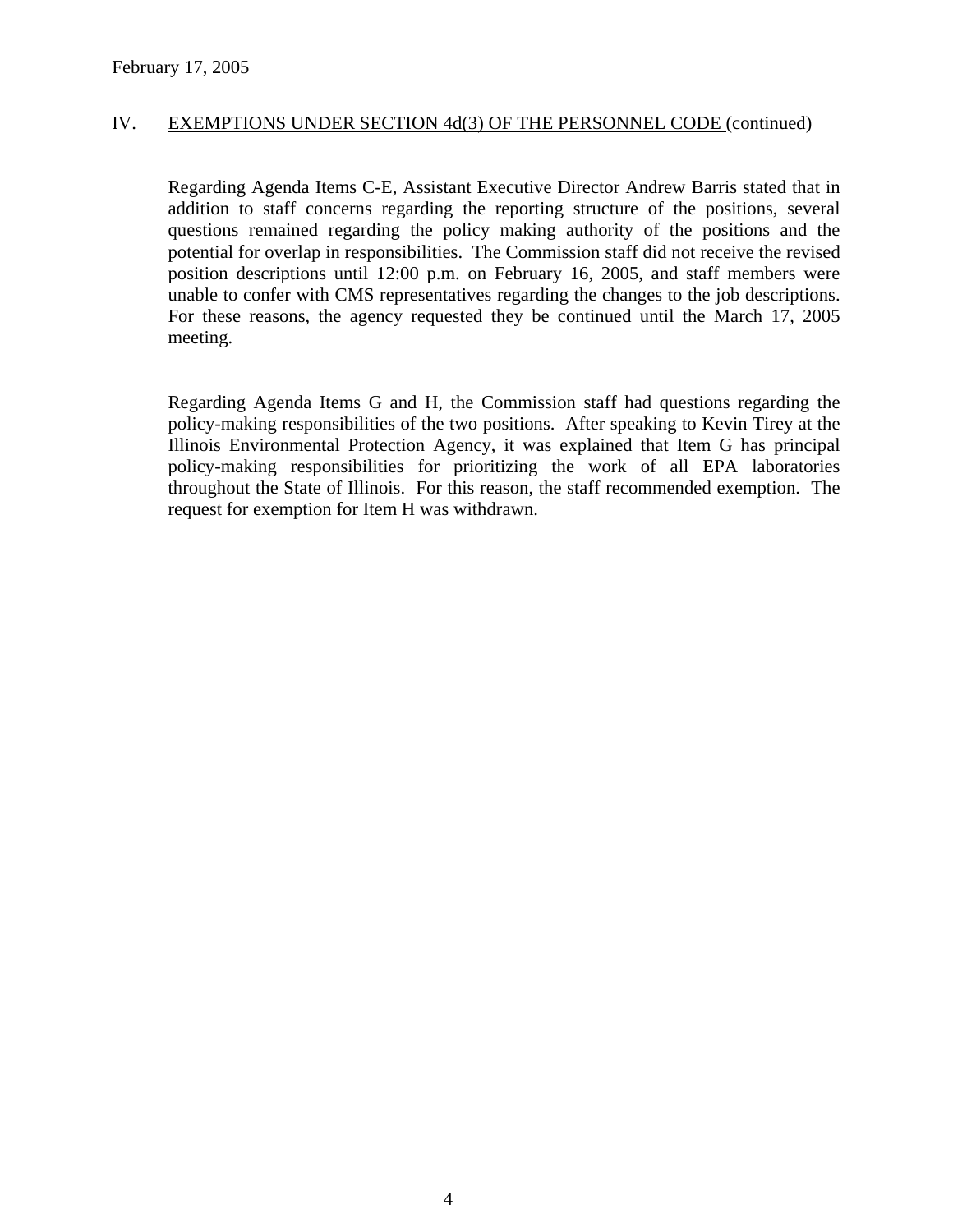**IT WAS MOVED BY COMMISSIONER PETERSON, SECONDED BY COMMISSIONER EWELL AND THE MOTION UNANIMOUSLY ADOPTED TO CONTINUE OR APPROVE THE REQUESTS FOR 4D(3) EXEMPTION FOR THE FOLLOWING POSITIONS IN ACCORDANCE WITH STAFF RECOMMENDATION. COMMISSIONER BUKRABA WAS RECORDED AS VOTING PRESENT.** 

#### **C. Requests for 4d(3) Exemption Continued by the Commission**

## **The following 4d(3) requests for exemption were continued at the February 17, 2005 meeting until the March 17, 2005 meeting:**

| Agency:<br><b>Position Title:</b><br><b>Position Number:</b> | <b>Central Management Services</b><br>Senior Public Service Administrator<br>40070-37-60-340-01-01 |
|--------------------------------------------------------------|----------------------------------------------------------------------------------------------------|
| Bureau/Division:                                             | Bureau of Property Management/Transactions & Property                                              |
| Incumbent:                                                   | Vacant                                                                                             |
| Supervisor:                                                  | Manager of Transactions and Property Administration                                                |
| Location:                                                    | <b>Cook County</b>                                                                                 |
| Agency:                                                      | <b>Central Management Services</b>                                                                 |
| <b>Position Title:</b>                                       | Senior Public Service Administrator                                                                |
| <b>Position Number:</b>                                      | 40070-37-60-330-01-02                                                                              |
| Bureau/Division:                                             | Bureau of Property Management/Transactions & Property                                              |
| Incumbent:                                                   | Vacant                                                                                             |
| Supervisor:                                                  | Manager of Transactions and Property Administration                                                |
| Location:                                                    | <b>Sangamon County</b>                                                                             |
|                                                              |                                                                                                    |
| Agency:                                                      | <b>Central Management Services</b>                                                                 |
| <b>Position Title:</b>                                       | Senior Public Service Administrator                                                                |
| <b>Position Number:</b>                                      | 40070-37-60-310-01-02                                                                              |
| Bureau/Division:                                             | Bureau Of Property Management/Transactions and                                                     |
|                                                              | <b>Property Administration</b>                                                                     |
| Incumbent:                                                   | Vacant                                                                                             |
| Supervisor:                                                  | Manager of Transactions and Property Administration                                                |
| Location:                                                    | <b>Cook County</b>                                                                                 |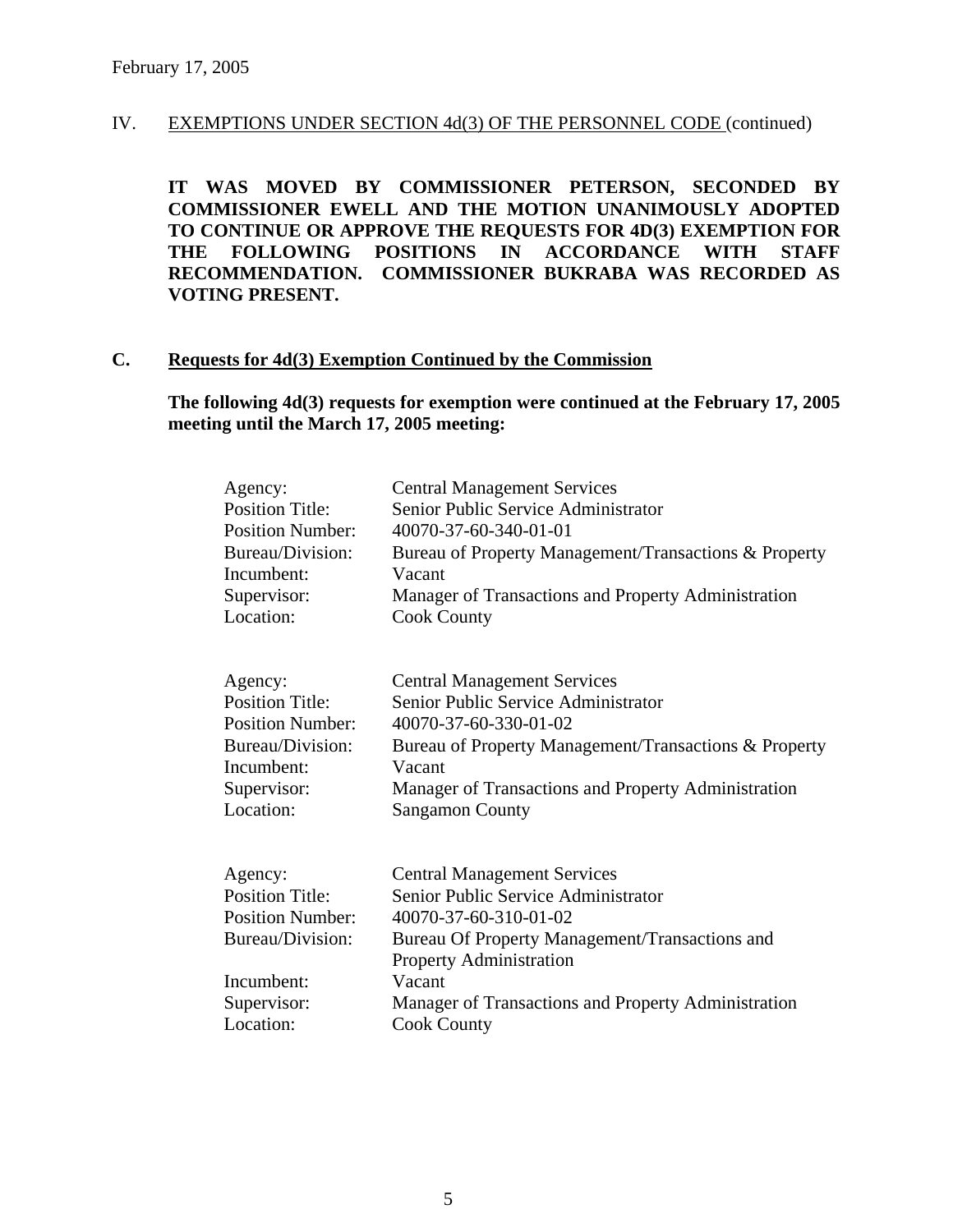#### **D. Requests for 4d(3) Exemption Approved by the Commission**

**The following 4d(3) requests for exemption were approved at the February 17, 2005 meeting:** 

| Agency:                 | <b>Environmental Protection Agency</b> |
|-------------------------|----------------------------------------|
| <b>Position Title:</b>  | Senior Public Service Administrator    |
| <b>Position Number:</b> | 40070-46-13-000-00-01                  |
| Division:               | Bureau of Air                          |
| Incumbent:              | Vacant                                 |
| Supervisor:             | Deputy Director                        |
| Location:               | <b>Sangamon County</b>                 |
|                         |                                        |
|                         |                                        |
| Agency:                 | <b>Environmental Protection Agency</b> |
| <b>Position Title:</b>  | Senior Public Service Administrator    |
| <b>Position Number:</b> | 40070-46-16-200-00-01                  |
| Division:               | Administrator/Div. Of Laboratories     |
| Incumbent:              | Vacant                                 |
| Supervisor:             | Deputy Director                        |
| Location:               | <b>Sangamon County</b>                 |

# V. MOTION TO GO INTO EXECUTIVE SESSION

# **IT WAS MOVED BY COMMISSIONER RICHARDS, SECONDED BY COMMISSIONER EWELL AND THE MOTION UNANIMOUSLY ADOPTED TO HOLD AN EXECUTIVE SESSION TO CONSIDER APPEALS OF DISMISSAL FILED WITH THE COMMISSION.**

## VI. RECONVENE MEETING

Upon due and proper notice the regular meeting of the Illinois Civil Service Commission was reconvened at 160 North LaSalle Street, Suite S-901, Chicago, Illinois at 9:25 a.m.

#### PRESENT

Chris Kolker, Chairman; George E. Richards, Raymond W. Ewell, Barbara J. Peterson and Betty Bukraba (via telephone), Commissioners; and Daniel Stralka and Andrew Barris of the Commission staff.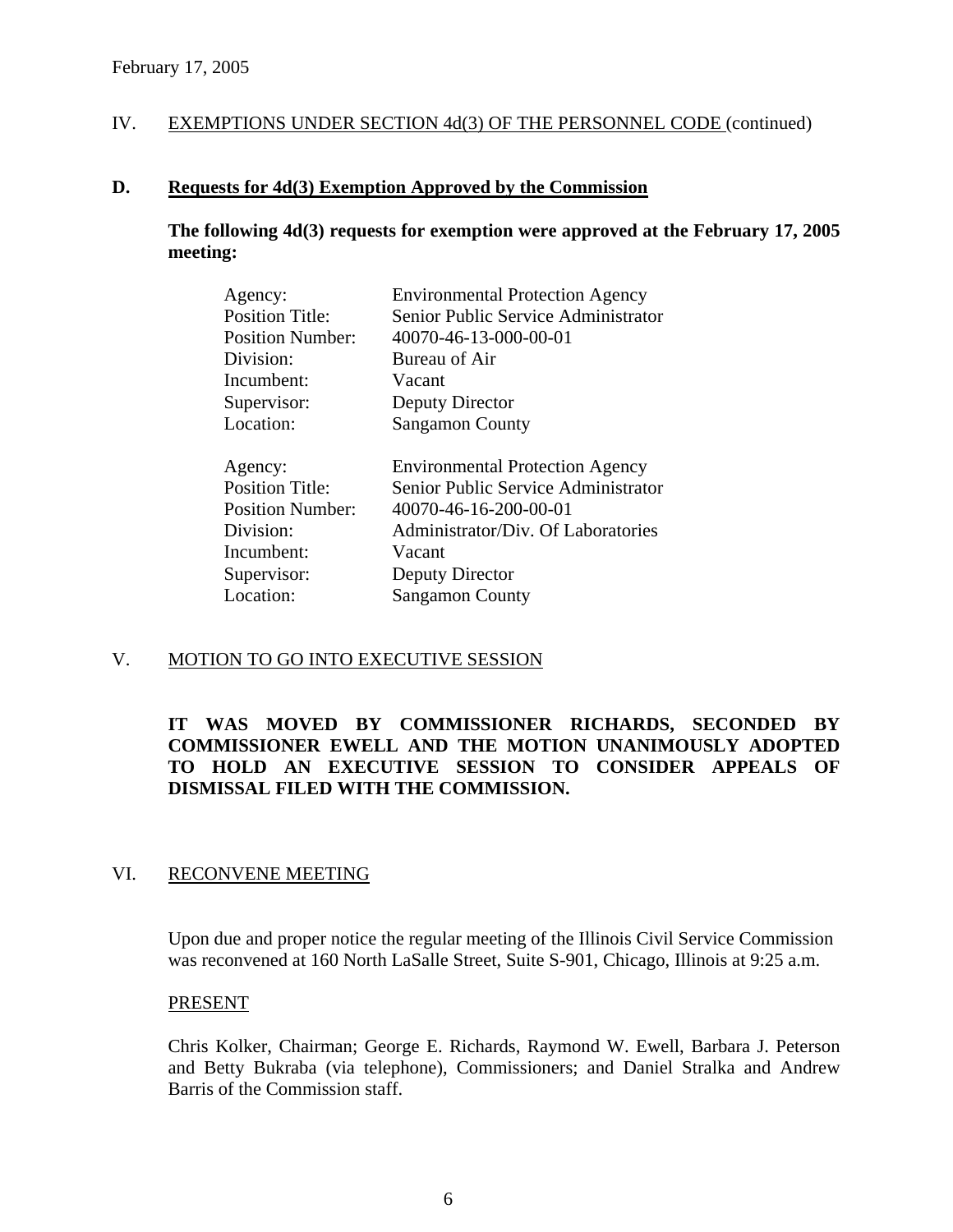#### VII. NON-MERIT APPOINTMENT REPORT

The Personnel Code permits non-merit appointments for a limited period of time, i.e., emergency appointments shall not exceed 60 days and shall not be renewed, and positions shall not be filled on a temporary or provisional basis for more than six months out of any twelve-month period. Consecutive non-merit appointments are not violative of the Code, however, they do present a possible evasion of merit principles and should be monitored. Set forth below is the number of consecutive non-merit appointments made by each department. These statistics are from the Department of Central Management Services consecutive non-merit report as of January 31, 2005.

|                                    | 12/31/04 | 1/31/05  |
|------------------------------------|----------|----------|
| <b>Central Management Services</b> |          |          |
| Children & Family Services         |          |          |
| Comm. & Econ. Opportunity          |          |          |
| <b>Employment Security</b>         |          |          |
| <b>Historic Preservation</b>       |          |          |
| <b>Human Services</b>              |          |          |
| <b>Natural Resources</b>           |          | 6        |
| Public Aid                         | 3        | 8        |
| <b>Public Health</b>               |          |          |
| Revenue                            |          |          |
| <b>State Fire Marshal</b>          |          |          |
| <b>State Retirement Systems</b>    |          |          |
| Transportation                     | 3        | <u>8</u> |
| Totals                             | 38       |          |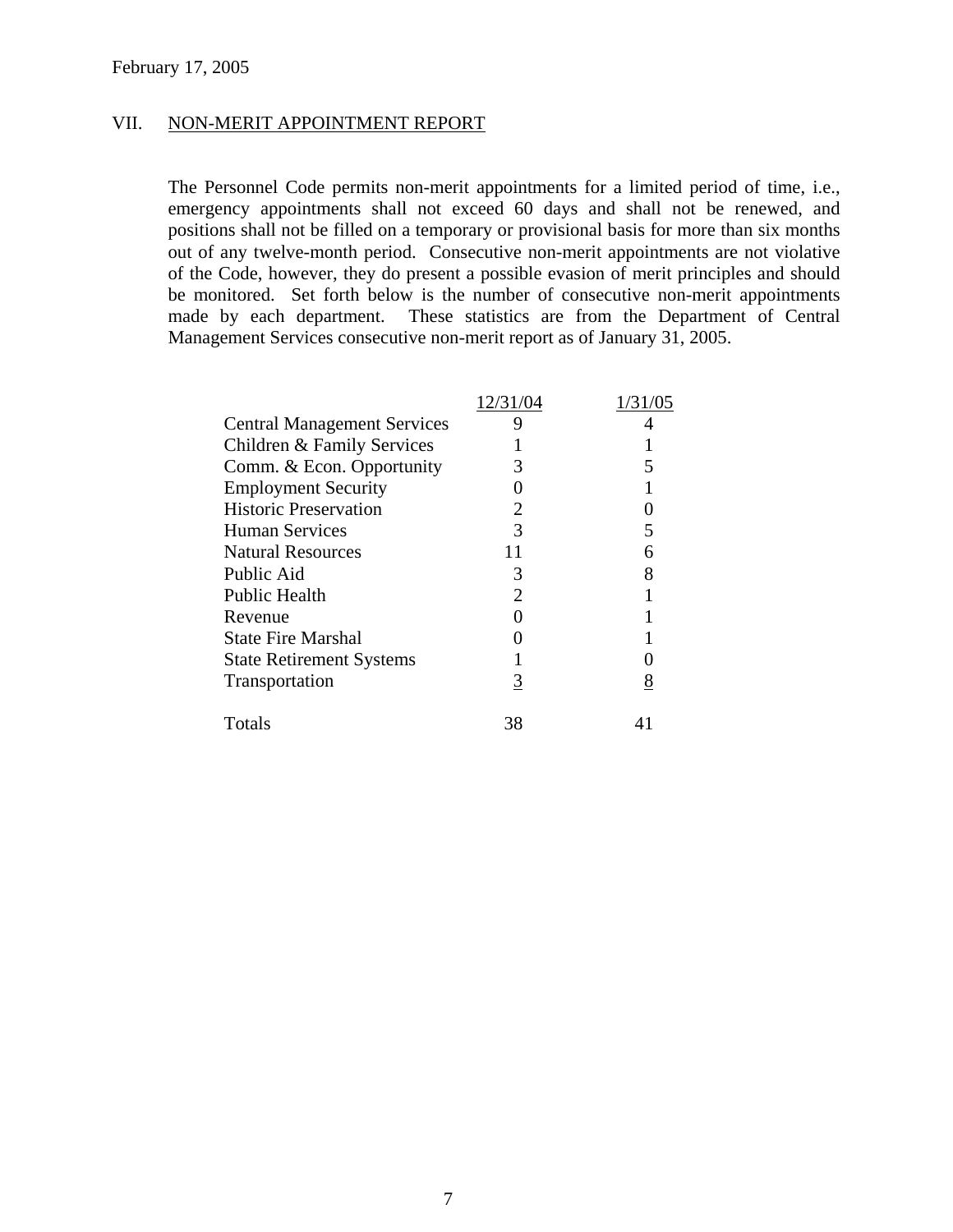## VIII. PUBLICLY ANNOUNCED DECISIONS RESULTING FROM APPEAL

# • **DISCHARGE**

### **DA-32-05**

|           | Respondent   Joseph Beauchamp | <b>Appeal Date</b>   | 12/08/04                 |
|-----------|-------------------------------|----------------------|--------------------------|
| Agency    | <b>DHS</b>                    | <b>Decision Date</b> | 2/04/05                  |
| Type of   | Discharge                     | ALJ                  | Daniel Stralka           |
| Appeal    |                               |                      |                          |
| Change(s) | Conduct Unbecoming            | Recommended          | Appeal Not Filed         |
|           | A State Employee.             | Decision             | Timely; No Jurisdiction. |

**IT WAS MOVED BY COMMISSIONER EWELL, SECONDED BY COMMISSIONER PETERSON AND BY ROLL CALL VOTE THE MOTION UNANIMOUSLY ADOPTED TO AFFIRM THE RECOMMENDED DECISION THAT THE COMMISSION IS WITHOUT JURISDICTION TO CONSIDER THE APPEAL OF THE RESPONDENT, JOSEPH BEAUCHAMP.** 

# • **DISCHARGE**

#### **DA-97-04**

|           | Respondent   Michelle D. Sullivan | <b>Appeal Date</b>   | 6/04/04              |
|-----------|-----------------------------------|----------------------|----------------------|
| Agency    | <b>DHS</b>                        | <b>Decision Date</b> | 2/8/05               |
| Type of   | Discharge                         | ALJ                  | <b>Andrew Barris</b> |
| Appeal    |                                   |                      |                      |
| Change(s) | Abuse of an Individual.           | Recommended          | Charges Proven;      |
|           |                                   | Decision             | Discharge Upheld.    |

**IT WAS MOVED BY COMMISSIONER RICHARDS, SECONDED BY COMMISSIONER EWELL AND BY ROLL CALL VOTE THE MOTION UNANIMOUSLY ADOPTED TO AFFIRM THE RECOMMENDED DECISION THAT THE RESPONDENT, MICHELLE D. SULLIVAN, BE DISCHARGED FROM HER POSITION OF MENTAL HEALTH TECHNICIAN II WITH THE DEPARTMENT OF HUMAN SERVICES, STATE OF ILLINOIS.**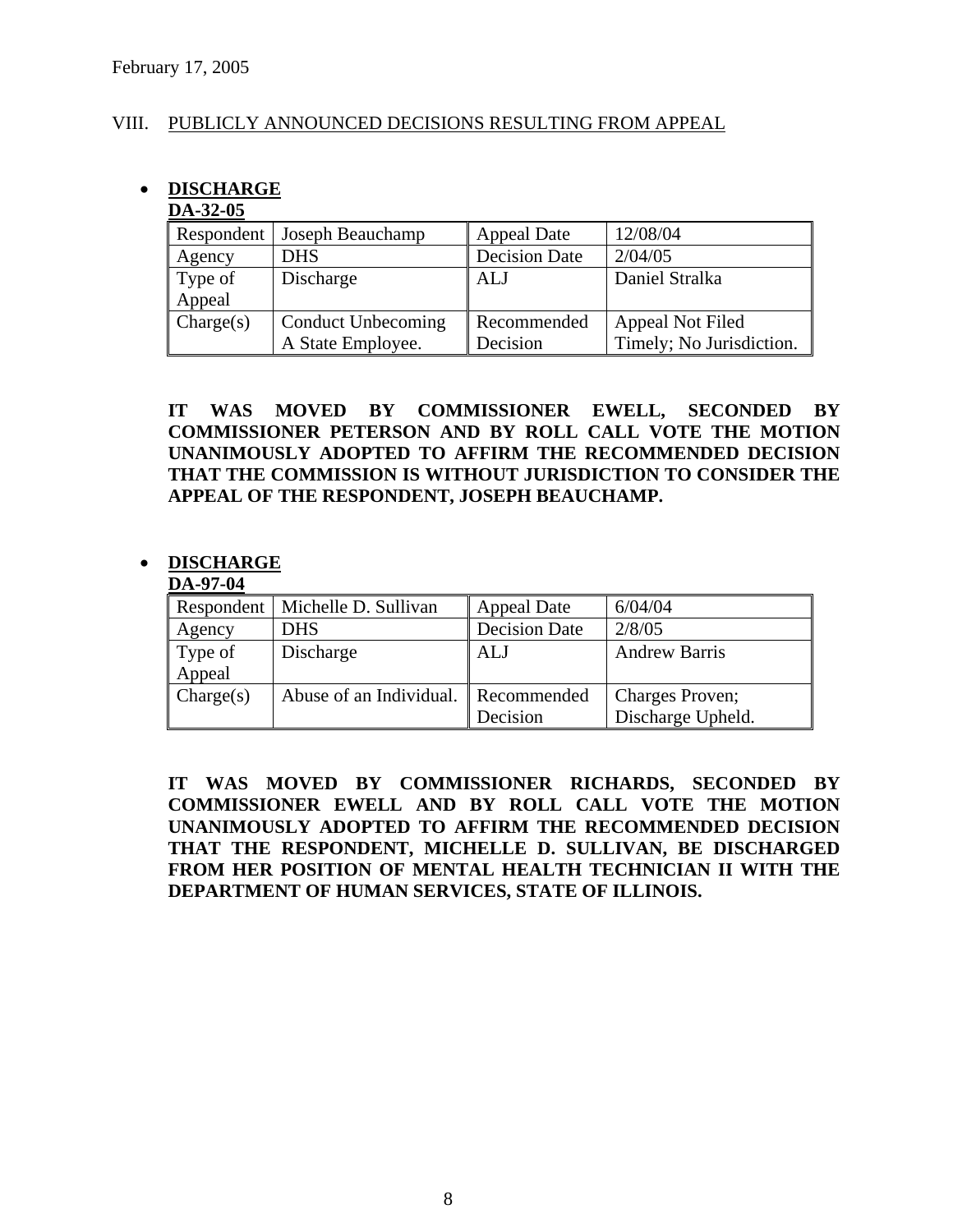#### VIII. PUBLICLY ANNOUNCED DECISIONS RESULTING FROM APPEAL (continued)

# • **SUSPENSION**

### **S-07-05**

| Respondent | Mary L. Thomas            | <b>Appeal Date</b>   | 7/08/04            |
|------------|---------------------------|----------------------|--------------------|
| Agency     | <b>DCFS</b>               | <b>Decision Date</b> | 2/04/05            |
| Type of    | Suspension                | ALJ                  | Daniel Stralka     |
| Appeal     |                           |                      |                    |
| Change(s)  | Inappropriate Behavior;   | Recommended          | Charges Proven;    |
|            | <b>Failure to Perform</b> | Decision             | Suspension Upheld. |
|            | Duties/Follow             |                      |                    |
|            | Directive;                |                      |                    |
|            | Unprofessional            |                      |                    |
|            | Conduct.                  |                      |                    |

# **IT WAS MOVED BY COMMISSIONER RICHARDS, SECONDED BY COMMISSIONER PETERSON AND BY ROLL CALL VOTE THE MOTION UNANIMOUSLY ADOPTED TO AFFIRM THE RECOMMENDED DECISION OF THE ADMINISTRATIVE LAW JUDGE TO UPHOLD THE SUSPENSION OF THE RESPONDENT, MARY L. THOMAS.**

# IX. AMENDMENTS IN CLASS SPECIFICATIONS

# **A. The following class title was submitted for revision by the Director of Central Management Services:**

Current Position Title Proposed Position Title

**Veterans Service Officer** No change in title

Recommendation For Commission Action

Central Management Services submitted September 11, 2001 to January 31, 2005 as ascertainable dates designating the War on Terrorism for purposes of the Veterans Service Officer class. As the conflict continues, CMS will return to the Civil Service Commission to revise this date.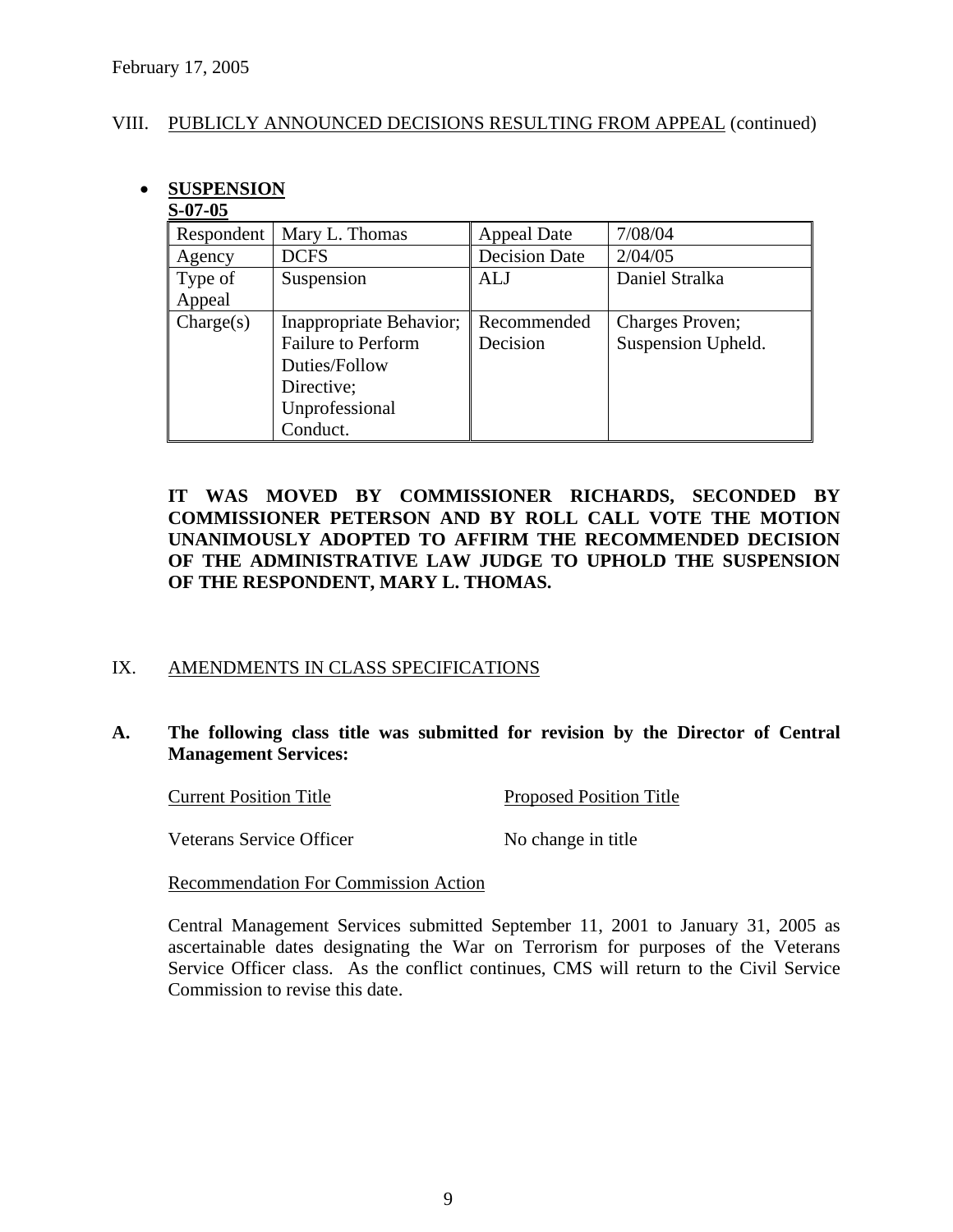#### IX. AMENDMENTS IN CLASS SPECIFICATIONS (continued)

## **IT WAS MOVED BY COMMISSIONER PETERSON, SECONDED BY COMMISSIONER EWELL AND THE MOTION UNANIMOUSLY ADOPTED TO APPROVE THE REVISION OF THE CLASS SPECIFICATIONS FOR THE FOLLOWING CLASS TO BE EFFECTIVE MARCH 1, 2005.**

Veterans Service Officer

**IT WAS MOVED BY COMMISSIONER RICHARDS, SECONDED BY COMMISSIONER EWELL AND THE MOTION UNANIMOUSLY ADOPTED TO DISAPPROVE ANY CLASS SPECIFICATIONS RECEIVED BY THE COMMISSION NOT CONTAINED IN THIS REPORT TO ALLOW ADEQUATE STUDY.** 

#### X. FY2004 ANNUAL REPORT

# **IT WAS MOVED BY COMMISSIONER PETERSON, SECONDED BY COMMISSIONER EWELL AND THE MOTION UNANIMOUSLY ADOPTED TO APPROVE THE FISCAL YEAR 2004 ANNUAL REPORT.**

#### XI. STAFF REPORT

- Executive Director Daniel Stralka noted that Fiscal Year 2006 ISLs have been completed and are due at Noon today.
- A monthly open appeal meeting has been instituted among the commission staff to ensure all appeals are moving along at an adequate pace to disposition.
- After discussion, it was the consensus of the Commission that individual cover memos containing an appeal summary are not required for every appeal.
- Executive Director Daniel Stralka made a presentation on the discharge process to DCFS Labor Relations staff on February 9, 2005, and participated in a human resources presentation to University of Illinois at Springfield students on February 14, 2005.
- Assistant Executive Director Andrew Barris has initiated a search for an intern to assist commission staff with a variety of administrative duties.